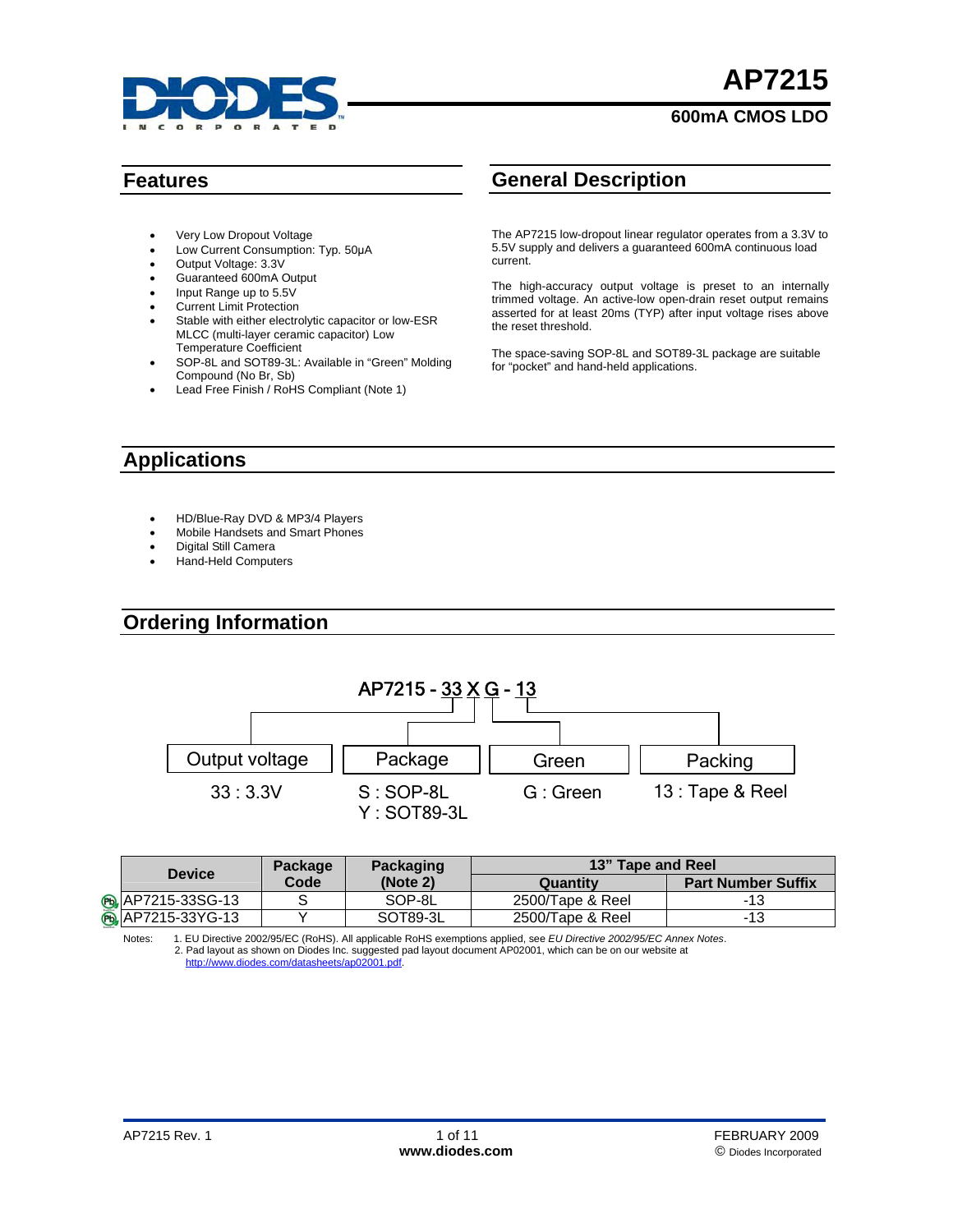

### **Pin Assignments**

#### **(1) SOP-8L (2) SOT89-3L**



### **Pin Descriptions**

| <b>Pin Name</b>              | Pin No. |                 |                                   |  |
|------------------------------|---------|-----------------|-----------------------------------|--|
|                              | SOP-8L  | <b>SOT89-3L</b> | <b>Description</b>                |  |
| NC.                          | 1, 3, 5 |                 | No Connection                     |  |
| $\mathsf{VR}_{\mathsf{OUT}}$ |         |                 | <b>Voltage Output</b>             |  |
| $V_{\text{IN}}$              |         |                 | Supply Voltage                    |  |
| $\mathsf{VD}_{\mathsf{OUT}}$ |         |                 | VD Output Voltage (Reset Output)  |  |
| <b>GND</b>                   |         |                 | Ground                            |  |
| EN                           |         |                 | Enable (VR <sub>OUT</sub> ON/OFF) |  |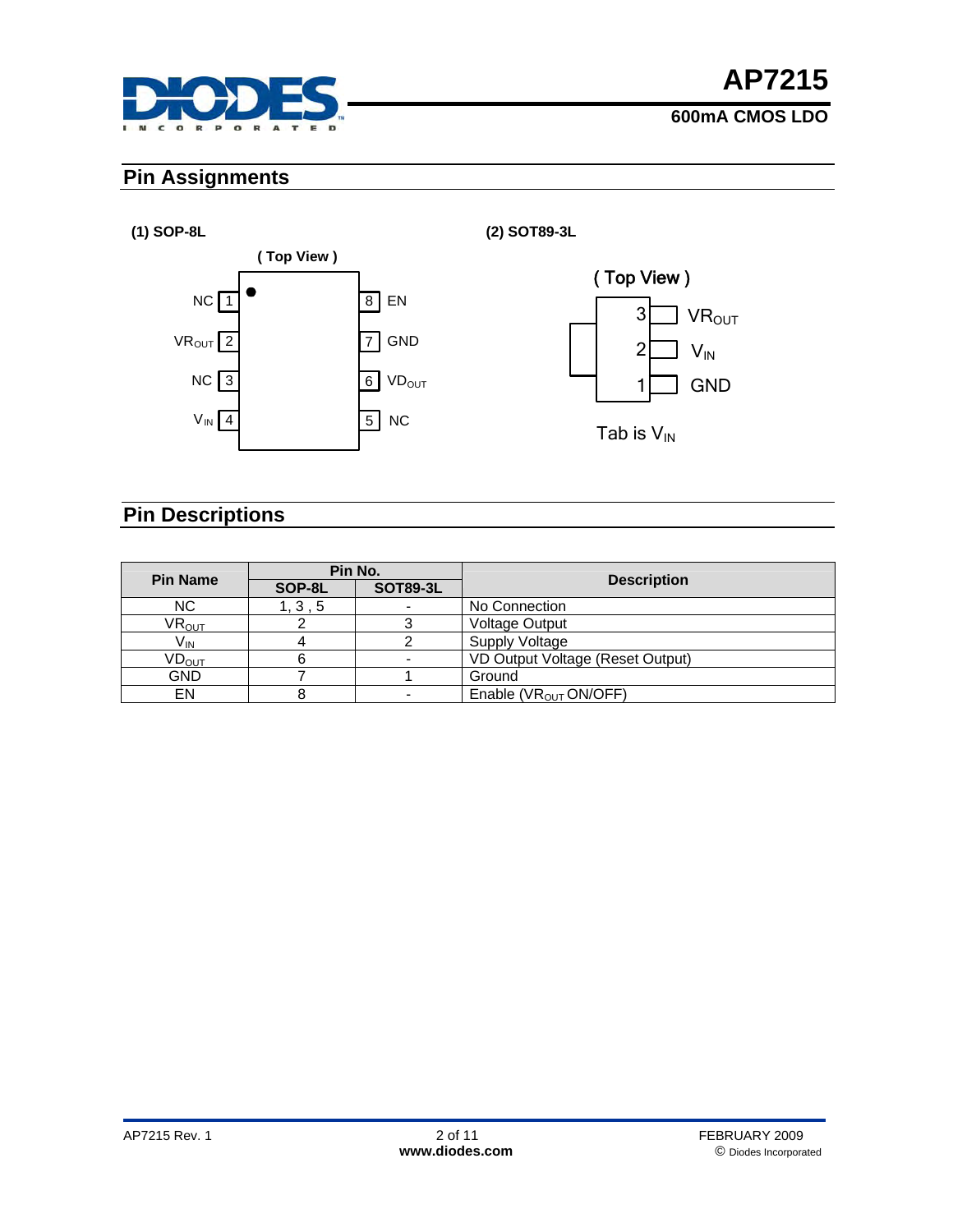

**AP7215**

# **600mA CMOS LDO**

# **Block Diagram**



# **Absolute Maximum Ratings**

| <b>Symbol</b>                | <b>Parameter</b>                |                              | Rating                     | Unit |  |    |
|------------------------------|---------------------------------|------------------------------|----------------------------|------|--|----|
| ESD HBM                      | Human Body Model ESD Protection |                              |                            |      |  | KV |
| ESD MM                       | Machine Model ESD Protection    |                              | 350                        |      |  |    |
| $V_{\text{IN}}$              | Input Voltage                   |                              | +6                         |      |  |    |
| $\mathsf{VR}_{\mathsf{OUT}}$ | Output Voltage                  |                              | GND - 0.3 ~ $V_{IN}$ + 0.3 |      |  |    |
| J(MAX)                       |                                 | Maximum Junction Temperature |                            | ٥C   |  |    |
|                              | Power Dissipation               | SOP-8L                       | 1.2                        | W    |  |    |
| $P_D$                        |                                 | SOT89-3L                     | 0.79                       | W    |  |    |

# **Recommended Operating Conditions**

| Symbol       | <b>Parameter</b>                     | Min | Max | Unit |
|--------------|--------------------------------------|-----|-----|------|
| V'ın         | Input Voltage                        | 3.3 | 5.5 |      |
| <b>I</b> OUT | <b>Output Current</b>                |     | 600 | mA   |
|              | Operating Junction Temperature Range | -40 | 125 | ٥C   |
|              | <b>Operating Ambient Temperature</b> | -40 | 85  | ٥ω   |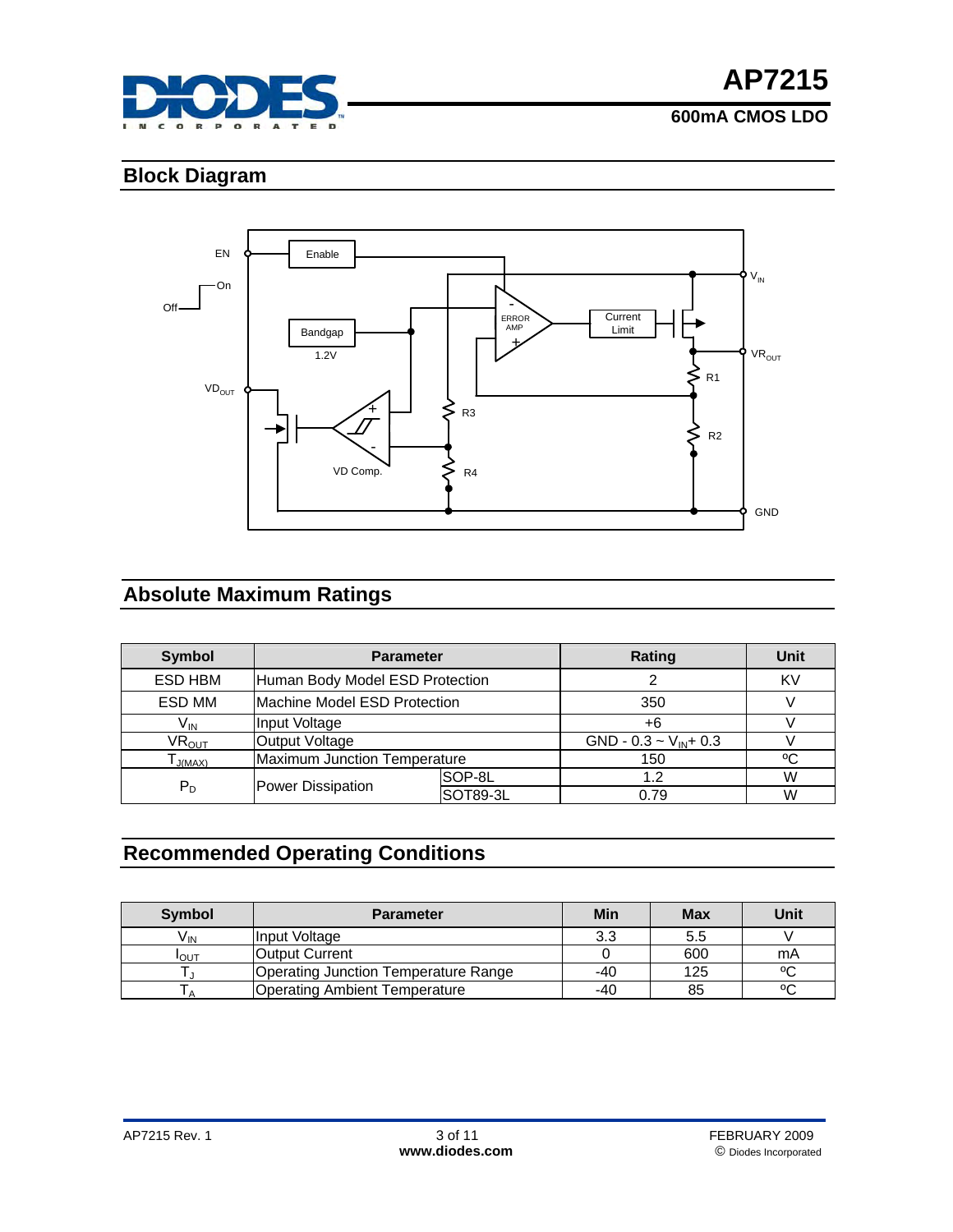

### **Electrical Characteristics**

| <b>Symbol</b>                                          | <b>Parameter</b>                                                | <b>Test Conditions</b>                                                        | <b>Min</b>        | Typ.              | <b>Max</b>        | <b>Unit</b>       |  |
|--------------------------------------------------------|-----------------------------------------------------------------|-------------------------------------------------------------------------------|-------------------|-------------------|-------------------|-------------------|--|
| $I_{CCQ}$                                              | Quiescent Current                                               | $I_{\text{OUT}} = 0$ mA                                                       |                   | 50                | 80                | μA                |  |
| $I_{\text{STBY}}$                                      | <b>Standby Current</b>                                          | $V_{EN} = GND$<br>$V_{IN} = 5.0V$                                             |                   | 15                | 30                | μA                |  |
| VR <sub>OUT</sub>                                      | Output Voltage<br>Accuracy                                      | $I_{\text{OUT}}$ = 30mA, $V_{\text{IN}}$ = 5V                                 | 3.234             | 3.300             | 3.366             | V                 |  |
| ΔVR <sub>OUT</sub> /ΔT <sub>A</sub> /VR <sub>OUT</sub> | VR <sub>OUT</sub> Temperature<br>Coefficient                    | $T_A = -40$ °C to 85 °C, $I_{OUT} = 30$ mA                                    |                   | ±100              |                   | ppm / °C          |  |
| $V_{DO}$                                               | Dropout Voltage                                                 | $I_{\text{OUT}} = 30 \text{mA}$                                               |                   | 60                | 100               | mV                |  |
|                                                        |                                                                 | $I_{\text{OUT}} = 100 \text{mA}$                                              |                   | 100               | 250               | mV                |  |
| $I_{\text{OUT}}$                                       | Maximum Output<br>Current                                       | $V_{IN} = 5.3V$                                                               | 600               |                   |                   | mA                |  |
| <b>I</b> LIMIT                                         | <b>Current Limit</b>                                            | $V_{IN} = 5.3V$                                                               |                   | 750               |                   | mA                |  |
| <b>I</b> SHORT                                         | <b>Short Circuit Current</b>                                    | $V_{IN} = 5.3V$                                                               |                   | 50                |                   | mA                |  |
| ΔVR <sub>OUT</sub> /ΔV <sub>IN</sub> /VR <sub>OU</sub> | Line Regulation                                                 | 4.3V ≤ $V_{IN}$ ≤ 5.5V, $I_{OUT}$ = 30mA                                      |                   | 0.01              | ±0.2              | %/V               |  |
| $\Delta$ VR <sub>OUT</sub>                             | Load Regulation                                                 | 1mA ≤ $I_{OUT}$ ≤ 100mA, $V_{IN}$ = 5.3V                                      |                   | 15                | 50                | mV                |  |
| <b>PSRR</b>                                            | Power Supply<br>Rejection                                       | $V_{IN} = 4.3V + 0.5Vp-pAC,$<br>$F = 1KHz$<br>$I_{\text{OUT}} = 50 \text{mA}$ |                   | 55                |                   | dB                |  |
| $V_{EH}$                                               |                                                                 | Output ON                                                                     | 1.6               |                   |                   | $\overline{\vee}$ |  |
| $V_{EL}$                                               | <b>EN Input Threshold</b>                                       | <b>Output OFF</b>                                                             |                   |                   | 0.25              | $\vee$            |  |
| $I_{EN}$                                               | <b>Enable Pin Current</b>                                       |                                                                               | $-0.1$            |                   | 0.1               | μA                |  |
| $V_{DF}$                                               | V <sub>IN</sub> Detection Voltage Detect VD <sub>OUT</sub> fall |                                                                               | 3.83              | 3.91              | 3.98              | $\vee$            |  |
| $V_{HYS}$                                              | V <sub>DF</sub> Hysteresis<br>Range                             |                                                                               | $V_{DF}$<br>x1.02 | $V_{DF}$<br>x1.05 | $V_{DF}$<br>x1.08 | $\vee$            |  |
| <b>IVDOUT</b>                                          | VD <sub>OUT</sub> Sink Current                                  | $VD_{OUT} = 0.5V, V_{IN} = 2.0V$                                              |                   | 20                |                   | mA                |  |
|                                                        |                                                                 | $VD_{OUT} = 0.5V, V_{IN} = 3.0V$                                              |                   | 30                |                   |                   |  |
| $t_{RP}$                                               | VD <sub>OUT</sub> Delay Time                                    |                                                                               | 10                | 20                | 40                | ms                |  |
|                                                        | Thermal Resistance                                              | SOP-8L (Note 3)                                                               |                   | 124               |                   | °C/W              |  |
| $\theta_{JA}$                                          | Junction-to-Ambient                                             | SOT89-3L (Note 3)                                                             |                   | 173               |                   |                   |  |
|                                                        | <b>Thermal Resistance</b>                                       | SOP-8L (Note 3)                                                               |                   | 25                |                   | °C/W              |  |
| $\theta_{\text{JC}}$                                   | Junction-to-Case                                                | SOT89-3L (Note 3)<br>42                                                       |                   |                   |                   |                   |  |

 $(T_A = 25^{\circ}C, C_{IN} = 1 \mu F, C_{OUT} = 1 \mu F, V_{IN} = 5.0 V, V_{EN} = V_{IN}$ , unless otherwise noted)

Notes: 3. Test conditions for SOP-8L, SOT89-3L: Device mounted on FR-4 substrate, single sided PC board, 2oz copper, with minimum recommended pad layout.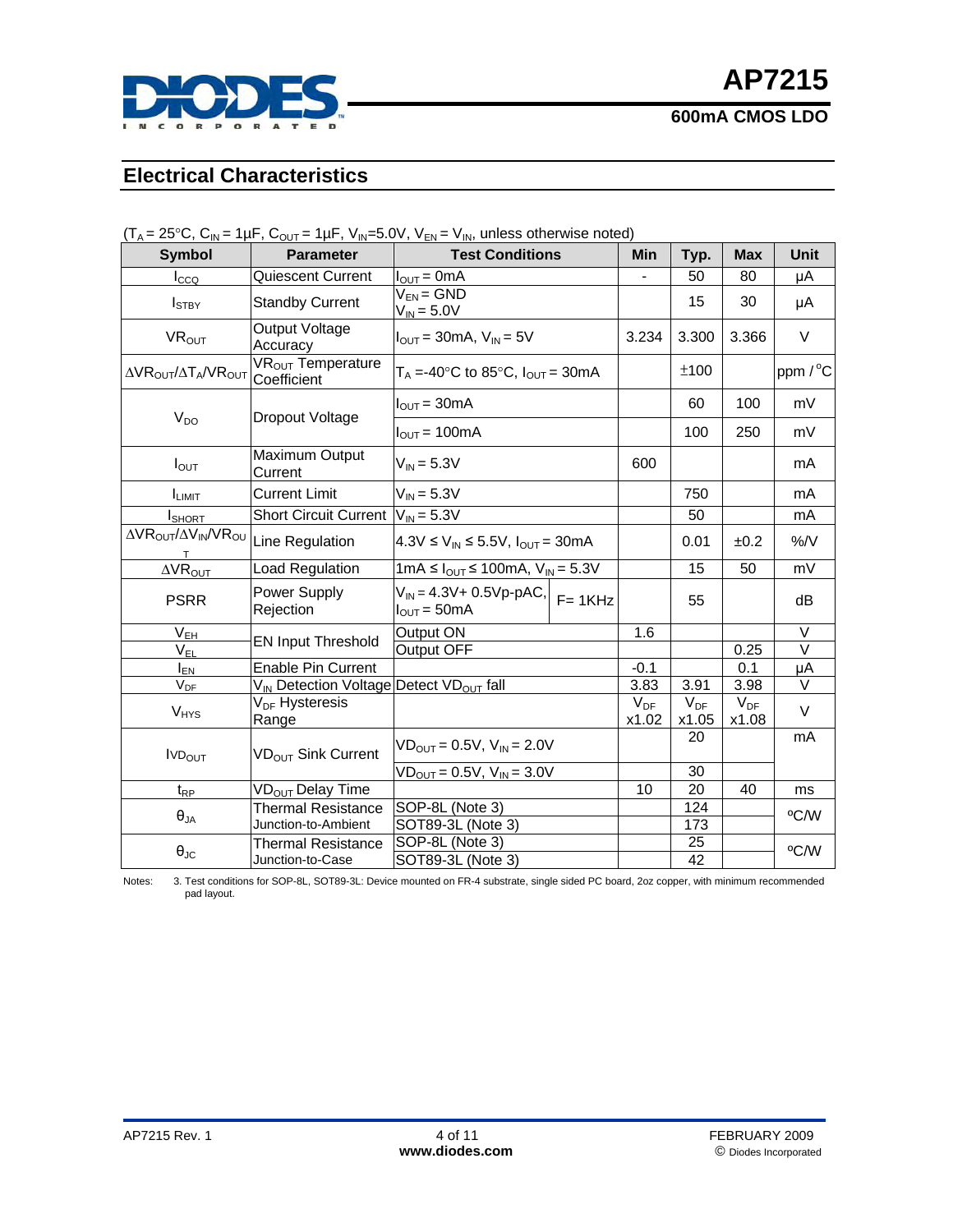

# **Typical Application**



# **Timing Diagram**

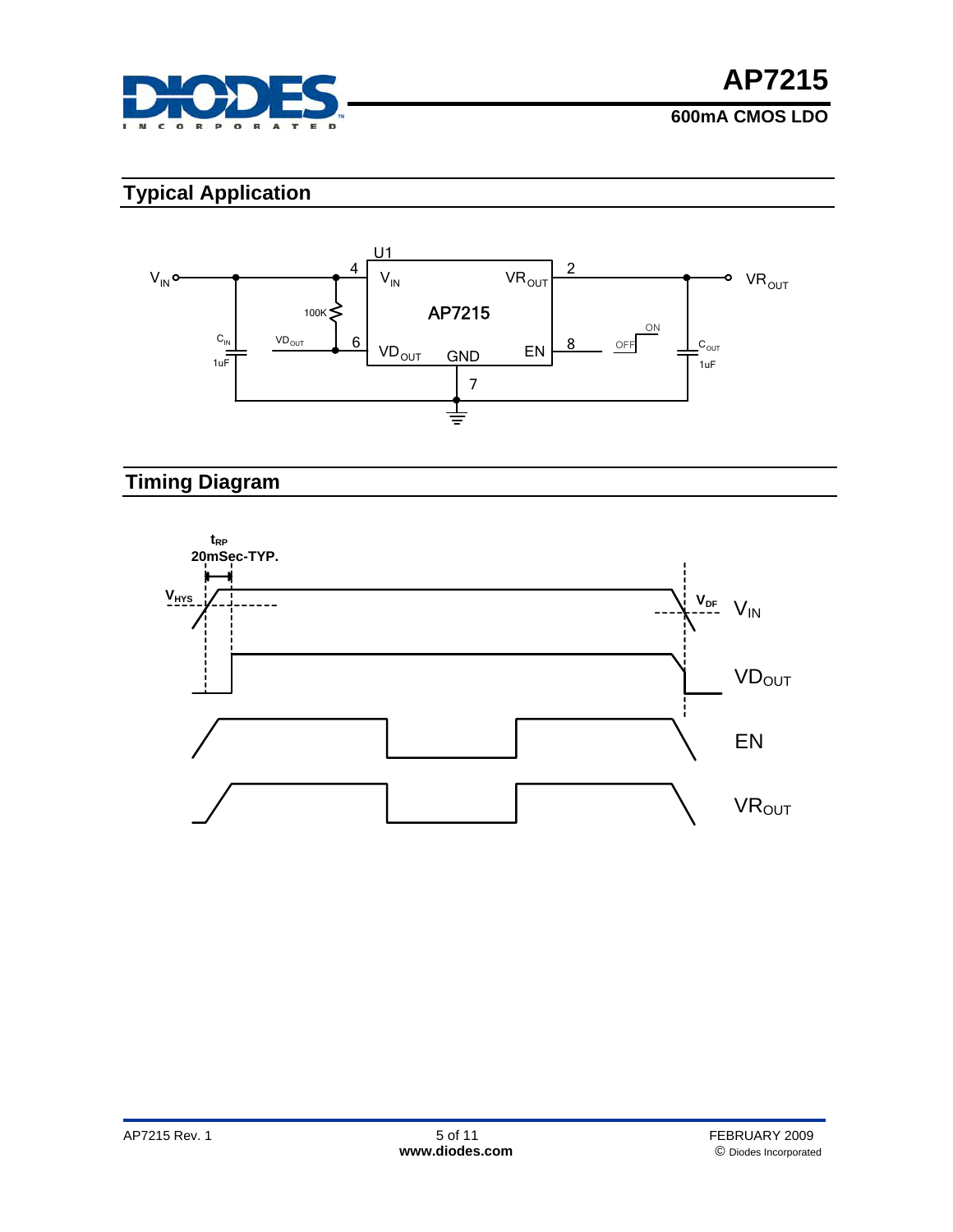

### **Typical Performance Characteristics**

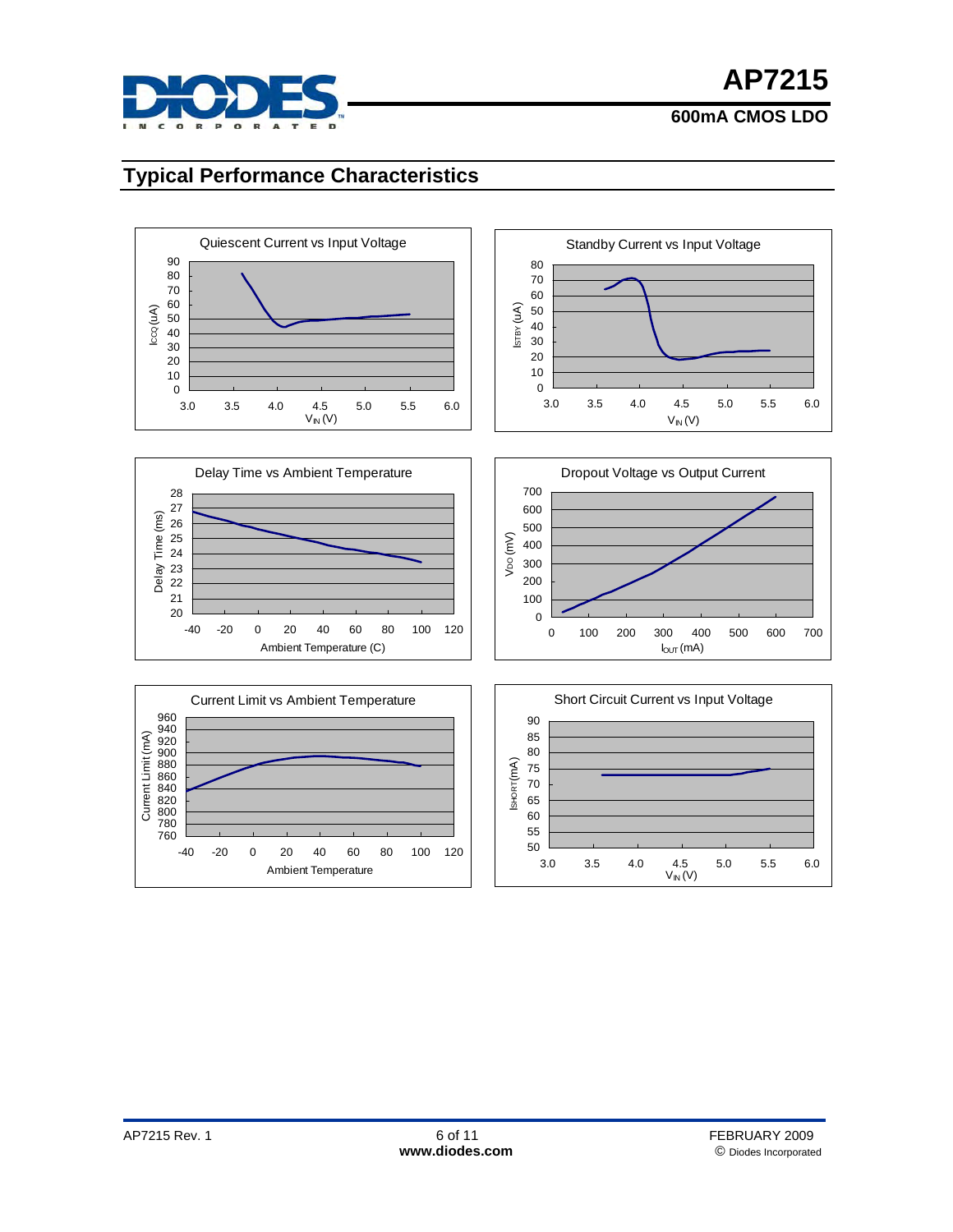

# **AP7215**

#### **600mA CMOS LDO**

### **Typical Performance Characteristics (Continued)**



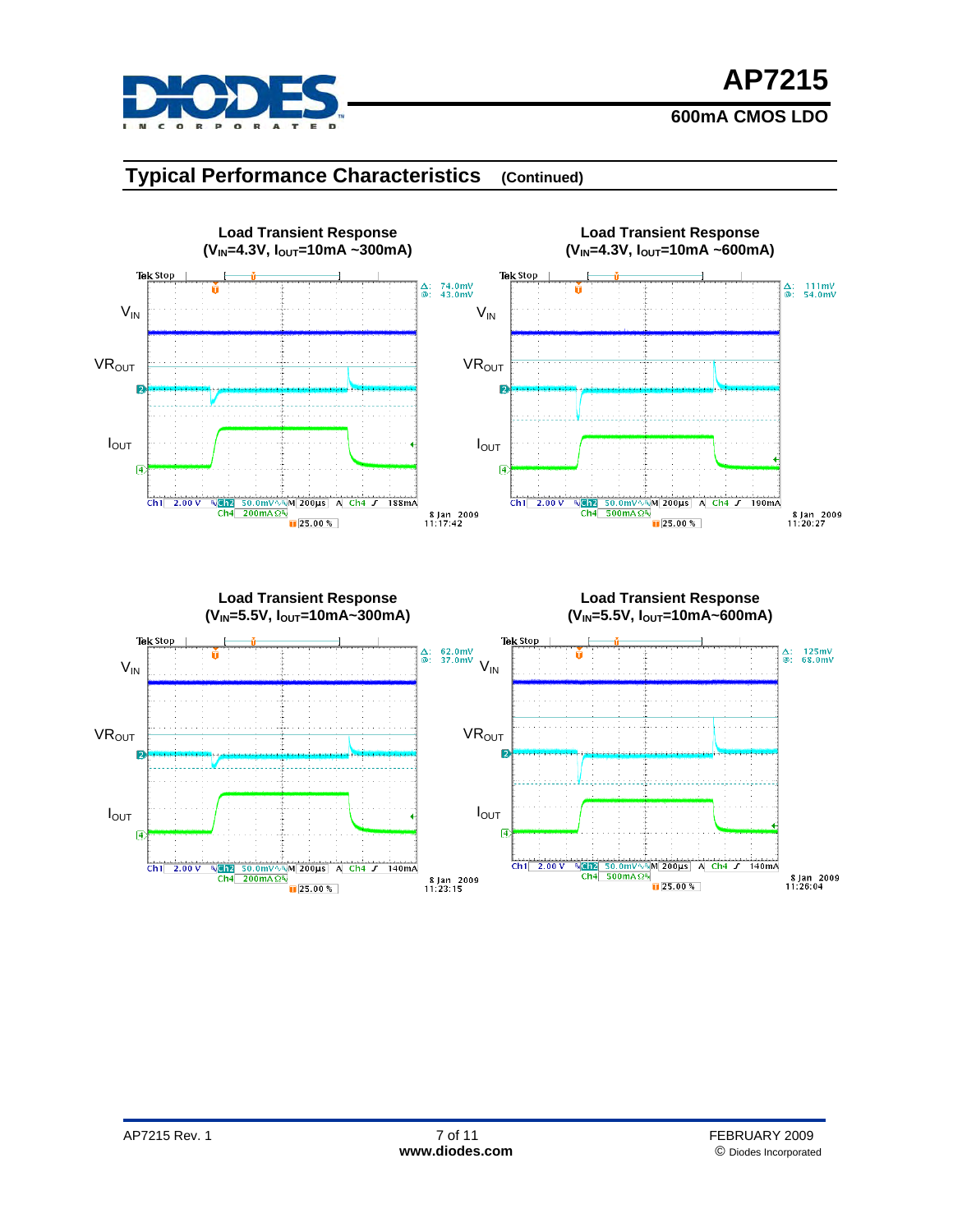

# **Application Note**

#### **Input Capacitor**

A 1 $\mu$ F ceramic capacitor is recommended to connect between  $V_{\text{IN}}$ and GND pins to decouple input power supply glitch and noise. The amount of the capacitance may be increased without limit. A lower ESR (Equivalent Series Resistance) capacitor allows the use of less capacitance, while higher ESR type requires more capacitance. This input capacitor must be located as close as possible to the device to assure input stability and less noise. For PCB layout, a wide copper trace is required for both  $V_{\text{IN}}$  and GND.

#### Suggested Input Capacitance

| Vendor          | Capacitance Type |  | Series          |  |  |
|-----------------|------------------|--|-----------------|--|--|
| TAIYO YUDEN 1µF |                  |  | Ceramic LMK212B |  |  |

#### **Output Capacitor**

The output capacitor is required to stabilize and help the transient response of the LDO. The AP7215 is designed to have excellent transient response for most applications with a small amount of output capacitance. The AP7215 is stable with any small ceramic output capacitors of 1.0μF or higher value, and the temperature coefficients of X7R or X5R type. Additional capacitance helps to reduce undershoot and overshoot during transient. For PCB layout, the output capacitor must be placed as close as possible to  $VR<sub>OUT</sub>$  and GND pins, and keep the leads as short as possible.

Suggested Output Capacitance

| Vendor       | Capacitance | Type | Series          |
|--------------|-------------|------|-----------------|
| ITAIYO YUDEN | 11uF        |      | Ceramic LMK212B |

Suggested Resistance

| .       |             |     |  |  |
|---------|-------------|-----|--|--|
| Vendor  | Capacitance | 'ne |  |  |
| IYAGEO. |             |     |  |  |

#### Region of Stable C<sub>OUT</sub> ESR vs. Load Current



#### **ENABLE/SHUTDOWN Operation**

The AP7215 is turned on by setting the EN pin high, and is turned off by pulling it low. If this feature is not used, the EN pin should be tied to  $V_{IN}$  pin to keep the regulator output on at all time. To ensure proper operation, the signal source used to drive the EN pin must be able to swing above and below the specified turn-on/off voltage thresholds listed in the Electrical Characteristics section under  $V_{EH}$  and  $V_{EL}$ .

|          | $\mathsf{VR}_{\mathsf{O}\mathsf{I}\mathsf{IT}}$ | דו וח |
|----------|-------------------------------------------------|-------|
| $EN=0$   | ٦V                                              | Φ     |
| $FN = 1$ | 3.3V                                            | Φ     |

#### **Current Limit Protection**

When output current at  $VR<sub>OUT</sub>$  pin is higher than current limit threshold, the current limit protection will be triggered and clamp the output current to approximately 750mA to prevent over-current and protect the regulator from damage due to overheating.

#### **Short circuit protection**

When  $VR_{OUT}$  pin is shorted to GND or  $VR_{OUT}$  voltage is less than 200mV, short circuit protection will be triggered and clamp the output current to approximately 50mA.

#### **VDOUT (reset output)**

---Open-Drain Active-Low reset output---

In general, VD<sub>OUT</sub> is pulled up by a resistor (100KΩ) to V<sub>IN</sub>. The AP7215 microprocessor (μP) supervisory circuitry asserts a guaranteed logic-low reset during power-up and power-down. Reset is asserted when  $V_{\text{IN}}$  is below the reset threshold and remain asserted for at least  $t_{RP}$  after  $V_{IN}$  rises above the reset threshold.

As long as  $V_{IN}$  is lower than the reset threshold,  $VD_{OUT}$  remains at logic "0". When  $V_{IN}$  becomes higher than  $V_{HYS}$ , a logic "1" is asserted after a 20ms time delay defined by  $t_{RP}$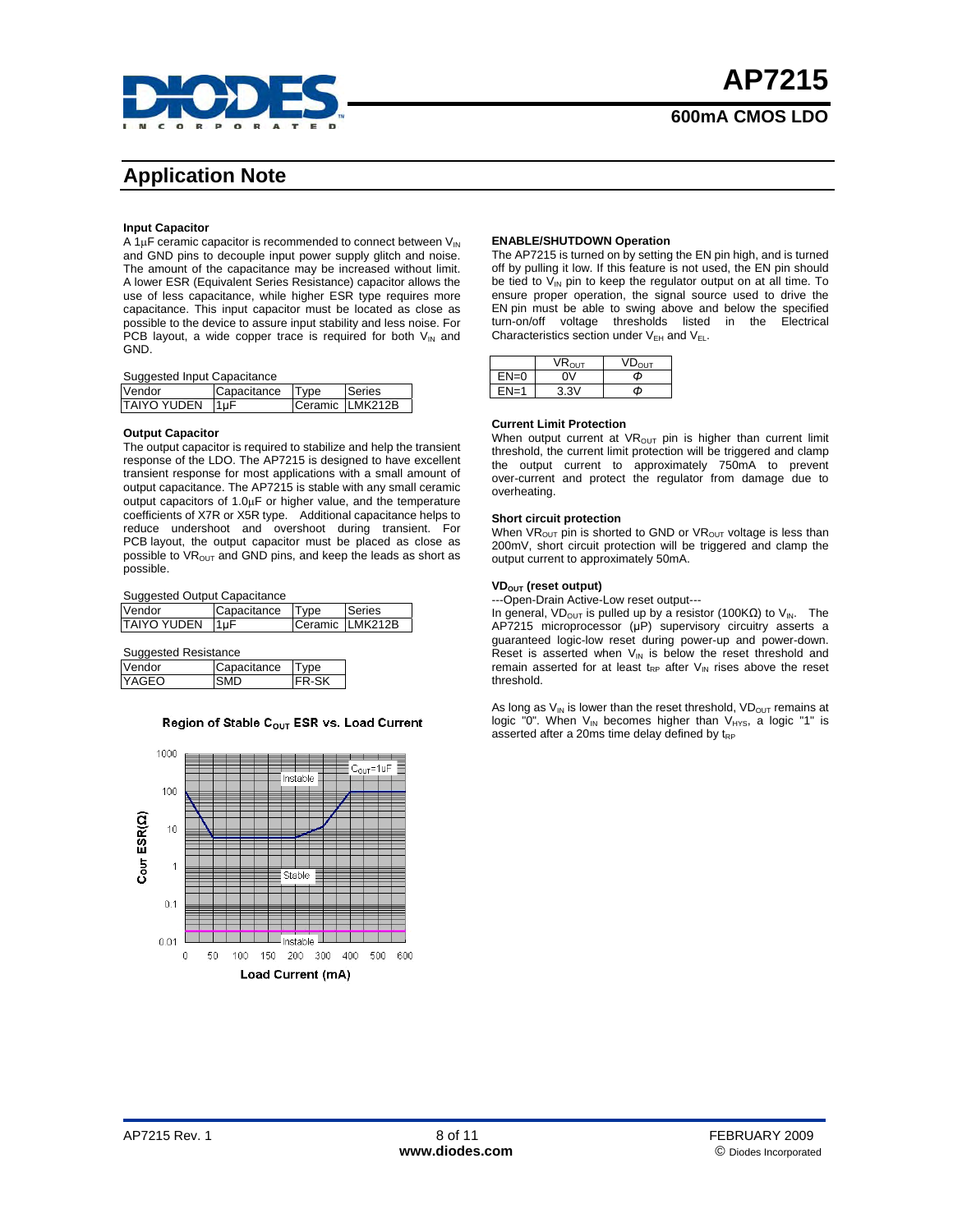

#### **Marking Information**

**(1) SOP-8L** 



**(2) SOT89-3L** 



| <b>Device</b> | Package type | <b>Identification Code</b> |
|---------------|--------------|----------------------------|
| AP7215Y       | SOT89-3L     | N8                         |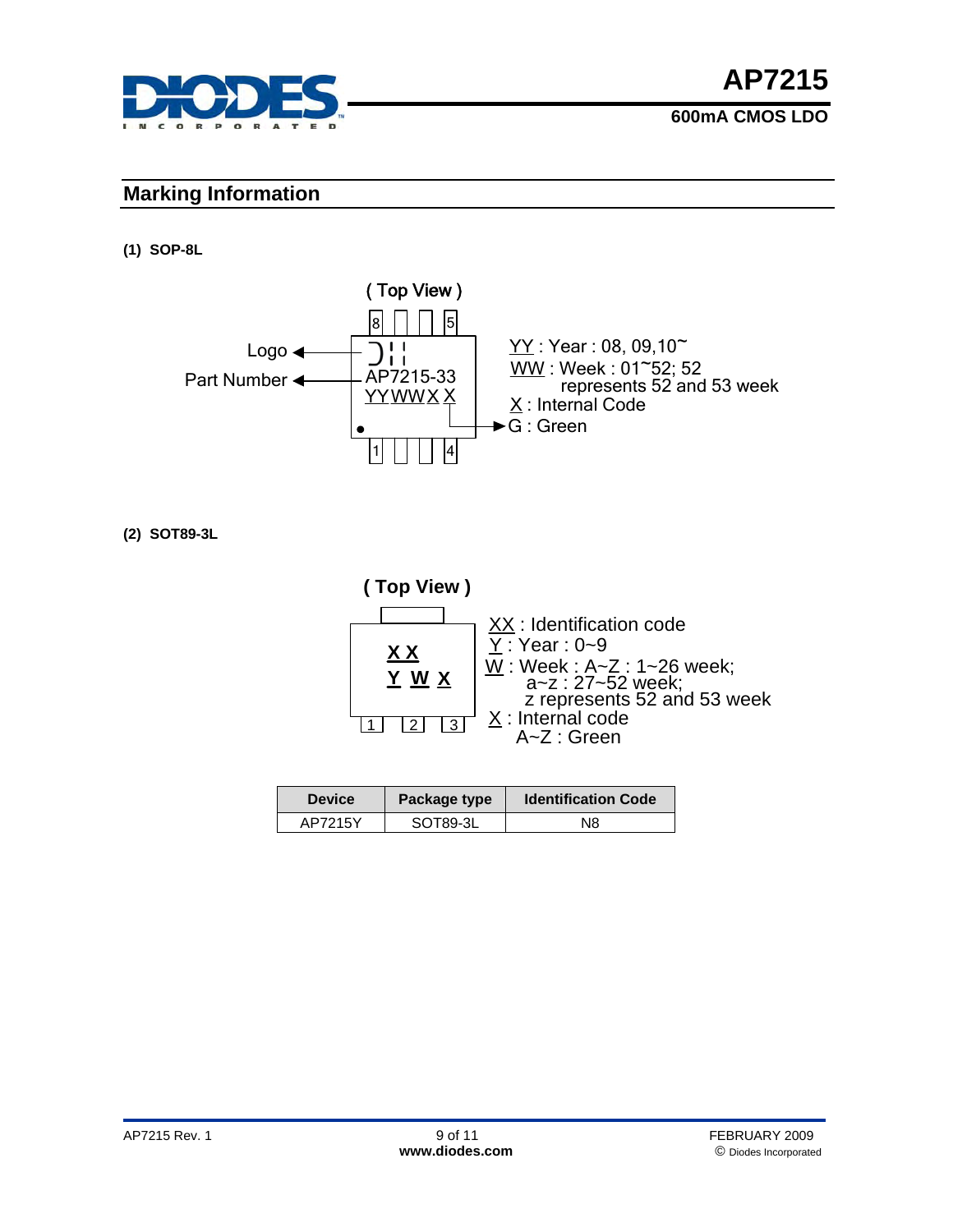

#### **Package Information (All Dimensions in mm)**

**(1) Package Type: SOP-8L** 



**(2) Package Type: SOT89-3L**